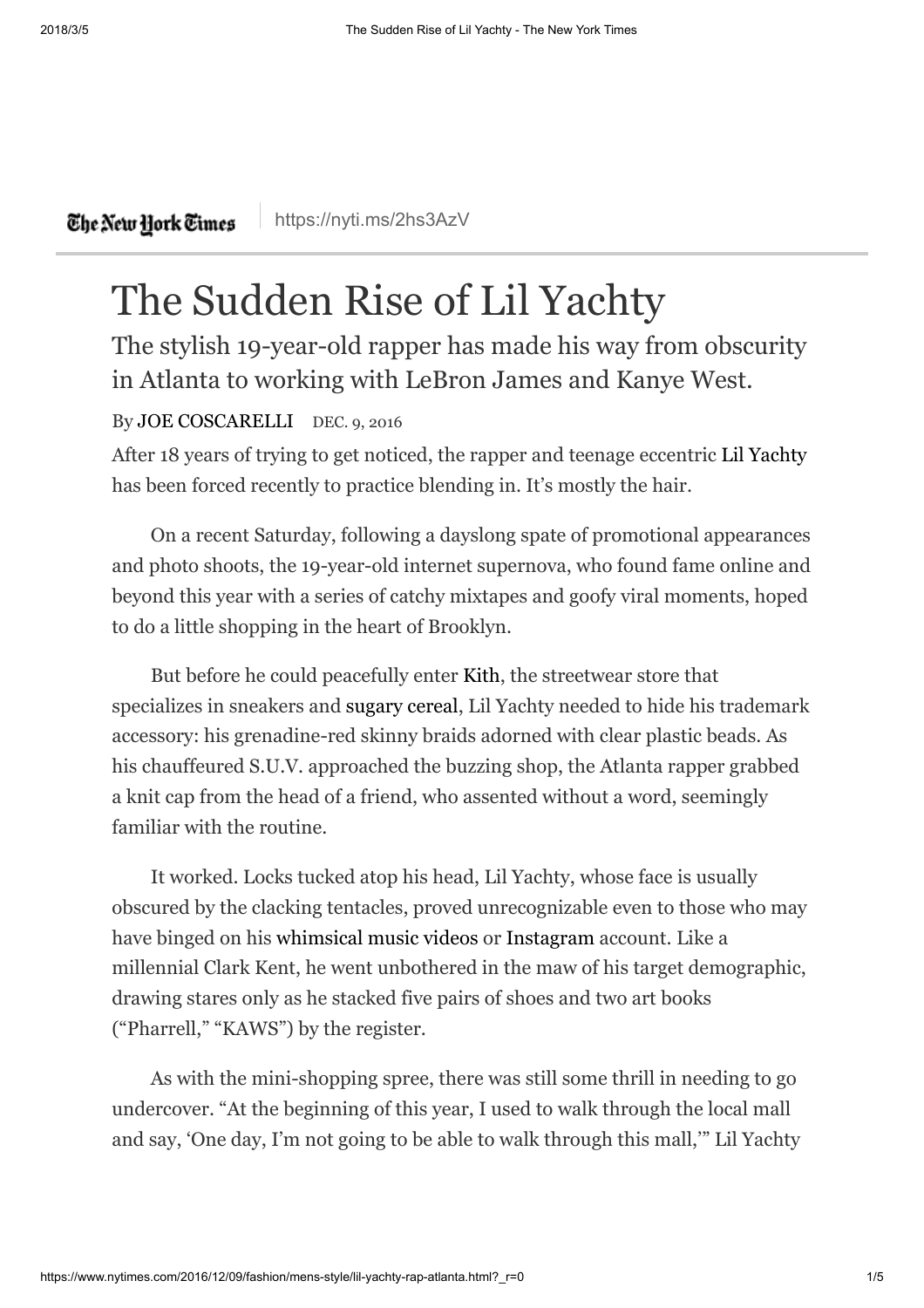said later in the privacy of a Caribbean restaurant, his hair since released. "No way I could walk through the mall now. Unless I'm hiding."

Last winter, the teenager born Miles McCollum, who had recently dropped out of college and had been arrested in a Florida mall for credit card fraud, was hoping to shake his anonymity. Rapping was a relatively new pastime (it still is), though striving for fame came naturally to a diligent student of social networks.

"I always knew I was going to be something," he said. "I didn't know what."

Now, at the end of a career-making 2016, Lil Yachty seems more certain. "I'm not a rapper, I'm an artist," he said. "And I'm more than an artist. I'm a brand."

The stats back him up. In addition to releasing the popular "Lil Boat" and "Summer Songs 2" mixtapes, filled with his taffylike digital wails and cartoon melodies, and reaching No. 5 on the Billboard Hot 100 with his sweet-and-sour guest verse on D.R.A.M.'s ["Broccoli](https://www.youtube.com/watch?v=K44j-sb1SRY)," Lil Yachty has modeled Kanye West's Yeezy line at Madison Square Garden, starred in a Sprite [commercial](https://www.youtube.com/watch?v=liBL9eHXnac&feature=youtu.be) with LeBron James and teamed up with Nautica on a capsule collection for Urban Outfitters. An official debut album with Capitol Records is planned for early 2017.

Yet even among the bevy of singular voices in the new Atlanta hip-hop scene, where male rappers can wear dresses and carry designer bags, moan about their feelings and dance with their hips, Lil Yachty is demonstrably odd, flaunting his indifference to rap traditionalism and aiming to remain somewhat wholesome: more schoolyard than trap house.

"Rappers don't have endorsements because of their images," he said. "Endorsement money is huge. And I care about my character." He added: "I don't rap about drinking or smoking, ever, because I don't do it. I don't rap about anything I don't do."

Instead, Lil Yachty preaches an all-purpose positivity fueled by timeless adolescent ambitions: chasing girls, looking cool and hanging out with friends. (Lil Yachty's crew is known as the [Sailing](https://www.youtube.com/watch?v=QrdQiGotAoo) Team: "If you're a fan of me, then you know my friends, because I push them just as hard.") His most menacing raps can feel playful, his sexuality disarmingly juvenile and his boasts betray his age: "Parents mad at my ass 'cause their kids sing my song in class," he taunts while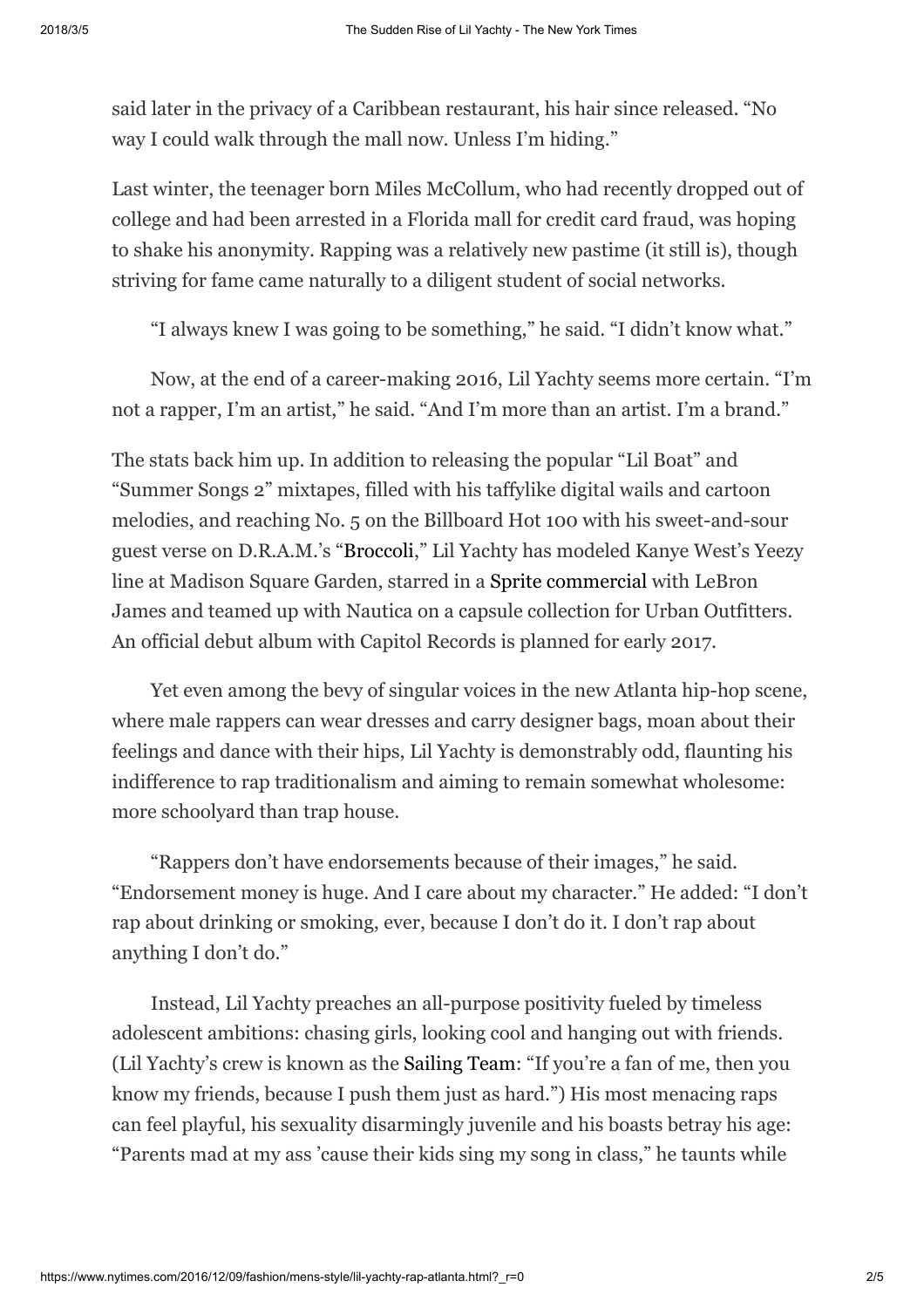proclaiming himself the King of the Teens. "We are the youth!" goes another battle cry.

 $\Delta$ 

ARTICLES REMAINING his breakout viral hits "1 [Night"](https://www.youtube.com/watch?v=251cxou3yR4) and ["Minnesota,"](https://www.youtube.com/watch?v=FvpWJKRPadk) Lil Yachty's music relies less on technical rapping than on simple melodies that invoke warped nursery rhymes, with bright, bubbly production and an affecting falsetto smoothed with Auto-Tune. Along with Kanye West and Kid Cudi, both of whom count as elder statesmen to someone born in 1997, his most direct influences include the cult-favorite, outre internet rappers Lil B and Soulja Boy, along with pop acts like Coldplay, Daft Punk and Fall Out Boy.

While modeling for Nautica last month to his own personal playlist, Lil Yachty mimed air guitar to "Paradise City" by Guns N' Roses and boogied to Elton John's "Bennie and the Jets" when he wasn't belting Chris Martin ballads. Between looks, he dined on his preferred menu of Domino's pepperoni pizza, candy and cookies, head buried in his two Louis Vuitton-cased iPhones. (One had a hand-scrawled message: "LETS BE RICH FOREVER.")

At the same time, Lil Yachty's stated indifference toward the catalogs of Tupac and the Notorious B.I.G. has made him a punching bag for rap purists, the poster child for a style-over-substance new school dismissively dubbed "mumble rap." He's leaned into that mantle, so online schadenfreude bubbles up every time Lil Yachty, say, bombs a [freestyle](http://www.mtv.com/news/2891484/lil-yachty-freestyle-not-a-rapper/) over '90s beats or fails miserably at dunking a [basketball.](http://ftw.usatoday.com/2016/11/rapper-lil-yachty-dunk-fail)

"I ask myself all the time, 'How do I always go viral?'" Lil Yachty said with a grin. "I'm the face of the youth, the new sound. Nobody likes my truth." Except the youth, that is. "They relate to me because I'm so like them," he said, "but on a global scale."

Music, it turns out, was something of an afterthought, despite his deep roots in Southern rap. Though he was raised mostly by his mother in the Atlanta suburb Austell, his father, Shannon McCollum, lived in the city and worked as a photographer with local acts such as Outkast, Goodie Mob and Lil Jon. But hanging around stars as a child bolstered Lil Yachty's sense of style and business acumen more than his sense of hip-hop history.

"I would let him help direct photo shoots, and I would always show him my invoices so he could see what I made," Mr. McCollum, 46, said. "I used to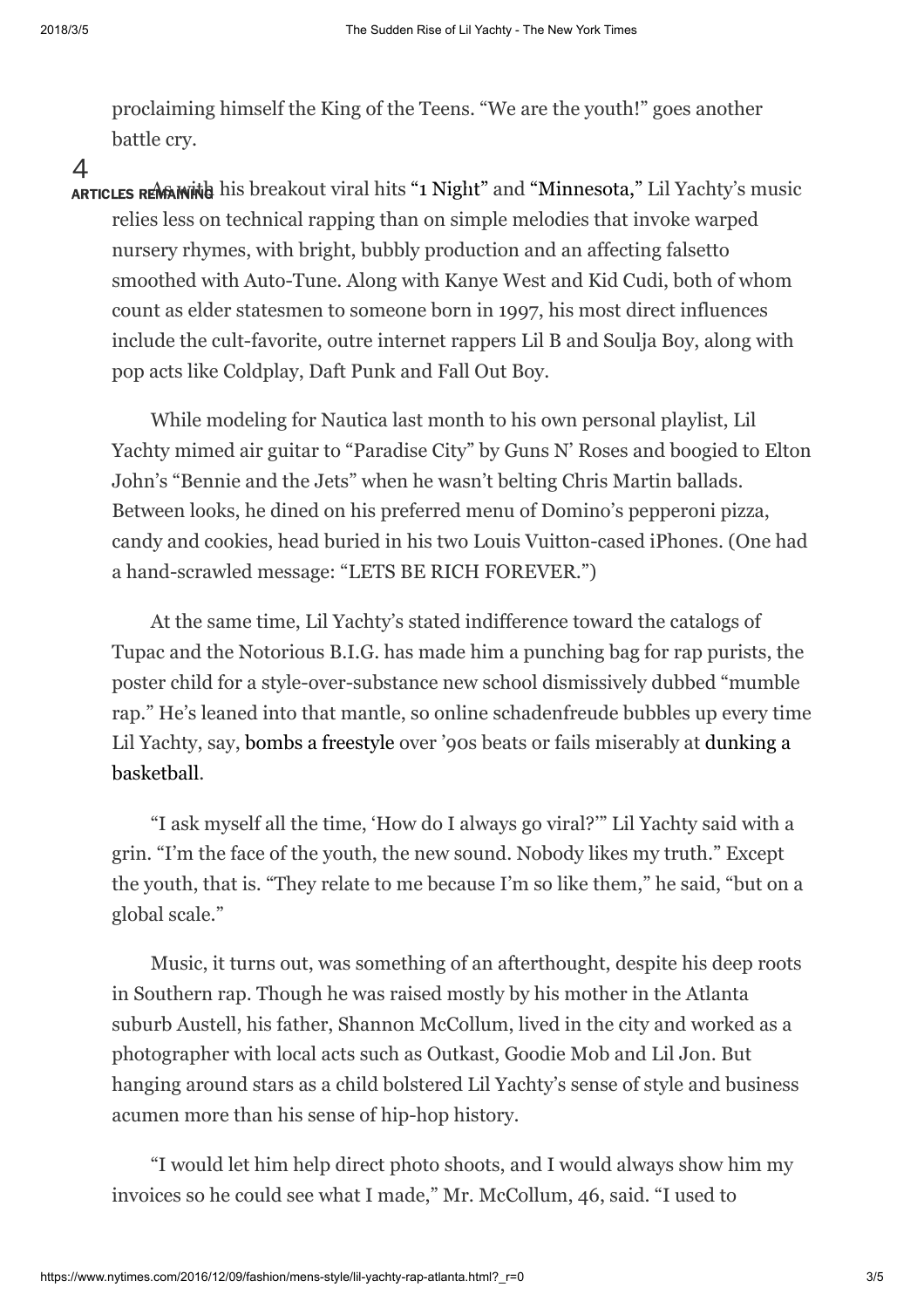photograph Miles every week. By 3 or 4, he was so comfortable in front of a camera."

An obsession with fashion followed. "Once, when he was about 7, we were picking up his friend, and Miles had on a pink polo shirt," his father recalled. "The little boy got in the back seat and started laughing uncontrollably at Miles, calling him a girl. Miles just said, 'You don't know nothing about this, man.'"

In high school, influenced by the bright colors favored by Pharrell Williams and Tyler, the Creator, Lil Yachty would spend the money he earned working at McDonald's or as an assistant to his father at thrift stores. "Ninety-nine cents, 50 cents, I just knew how to put it together," he said. His mother even taught him to sew.

His confidence and originality helped to win over his eventual manager, Coach K, an Atlanta stalwart who has worked with Young Jeezy, Gucci Mane and Migos. "It was like your first meeting with Marilyn Manson," Coach K said of encountering Lil Yachty. "You've got this freakish look, but he's not scared of who he is. He's wearing it with pride. Instantly I said, 'This is it.'"

Lil Yachty had already determined that packaging a mystique was his strong suit. After graduating from high school, he traveled repeatedly to New York and Los Angeles — his father's day job at Delta gave him access to free flights — where he slept on couches and worked to ingratiate himself with rap-adjacent tastemakers like Ian Connor and Luka [Sabbat](http://www.nytimes.com/2016/04/08/fashion/mens-style/luka-sabbat-fashion-influencer.html).

"I was simply trying to get people who had an audience to hang out with me, so that I could get that audience," Lil Yachty said. "I was making music, but I wasn't really pushing it yet. I knew exactly how it worked." He corrected himself. "I *know* exactly how it *works*."

Still, even he has been surprised by the speed of his ascent.

"It just feels like a dream," he said, recalling that in January, he couldn't make it past the door of Kanye's studio. "I sat in the hallway for hours while ASAP Rocky was in there. They wouldn't let me in. By August, I was working with him." Nautica, too, came calling only after a year of Lil Yachty's attempting to get the maritime brand's attention via social media.